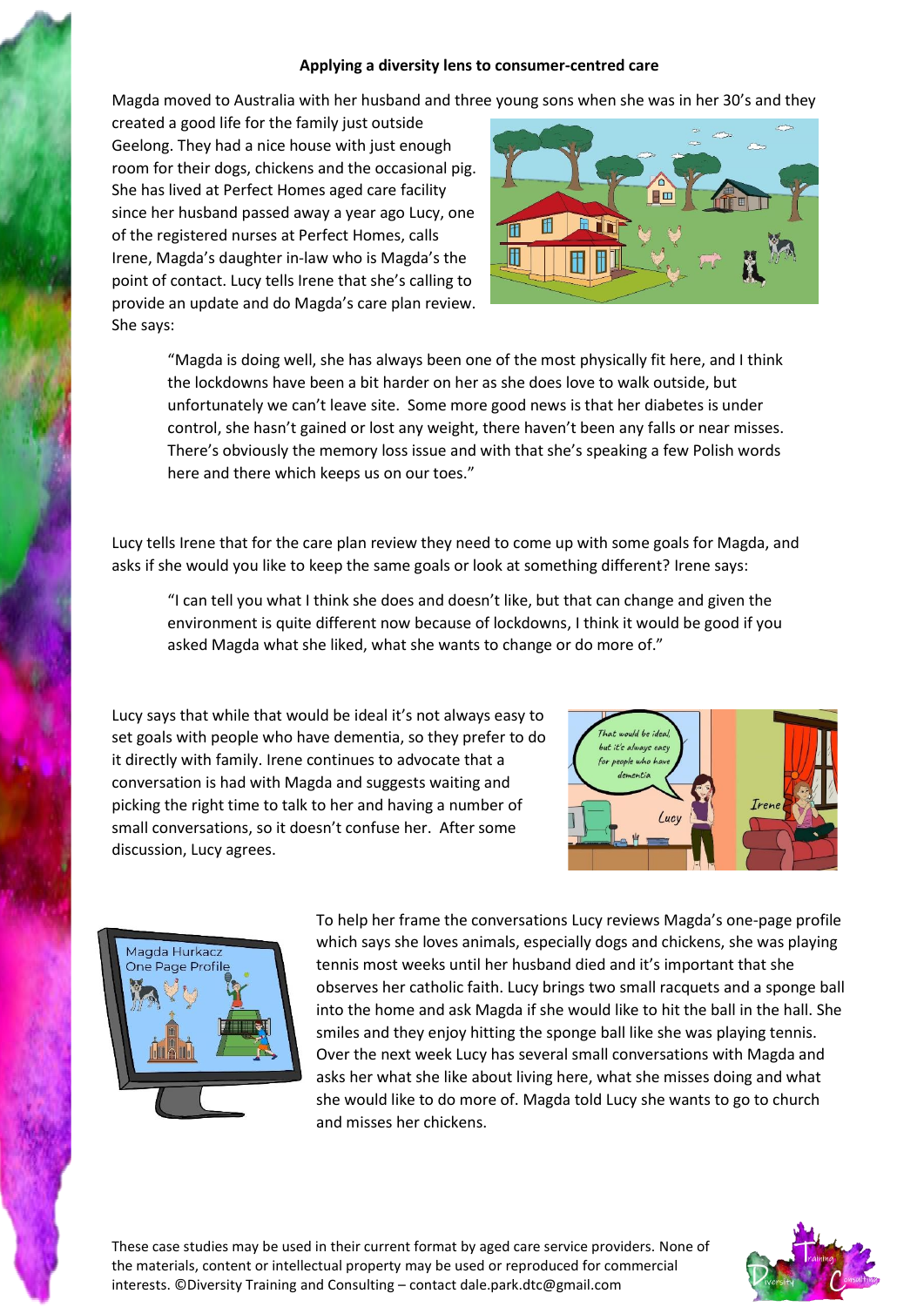## **Applying a diversity lens to consumer-centred care**

Two weeks after their last call Lucy speaks with Irene and discusses the conversations she's had with Magda and their game of sponge tennis. Lucy recommends that one of Magda's goals be "To feel connected to my catholic faith" and says to support this Perfect Homes will host online Mass services for her and other interested residents while in lockdown. The other recommended goals are "To keep my body active and moving" and "To feel relaxed and peaceful". These goals will be supported by sponge tennis which Magda has really enjoyed and brining chickens to live on site at Perfect Homes as Magda told Lucy she misses her chickens and finds stroking them very relaxing.



## **Reflective questions**

- What risk factor are present in this scenario?
- What did you think about Lucy's original approach to the care plan review?
- What do you think would have happened if Irene hadn't advocated for Magda to be involved in the care plan review?
- How did learning about Magda and her diversity support the situation and outcome?



These case studies may be used in their current format by aged care service providers. None of the materials, content or intellectual property may be used or reproduced for commercial interests. ©Diversity Training and Consulting – contact dale.park.dtc@gmail.com